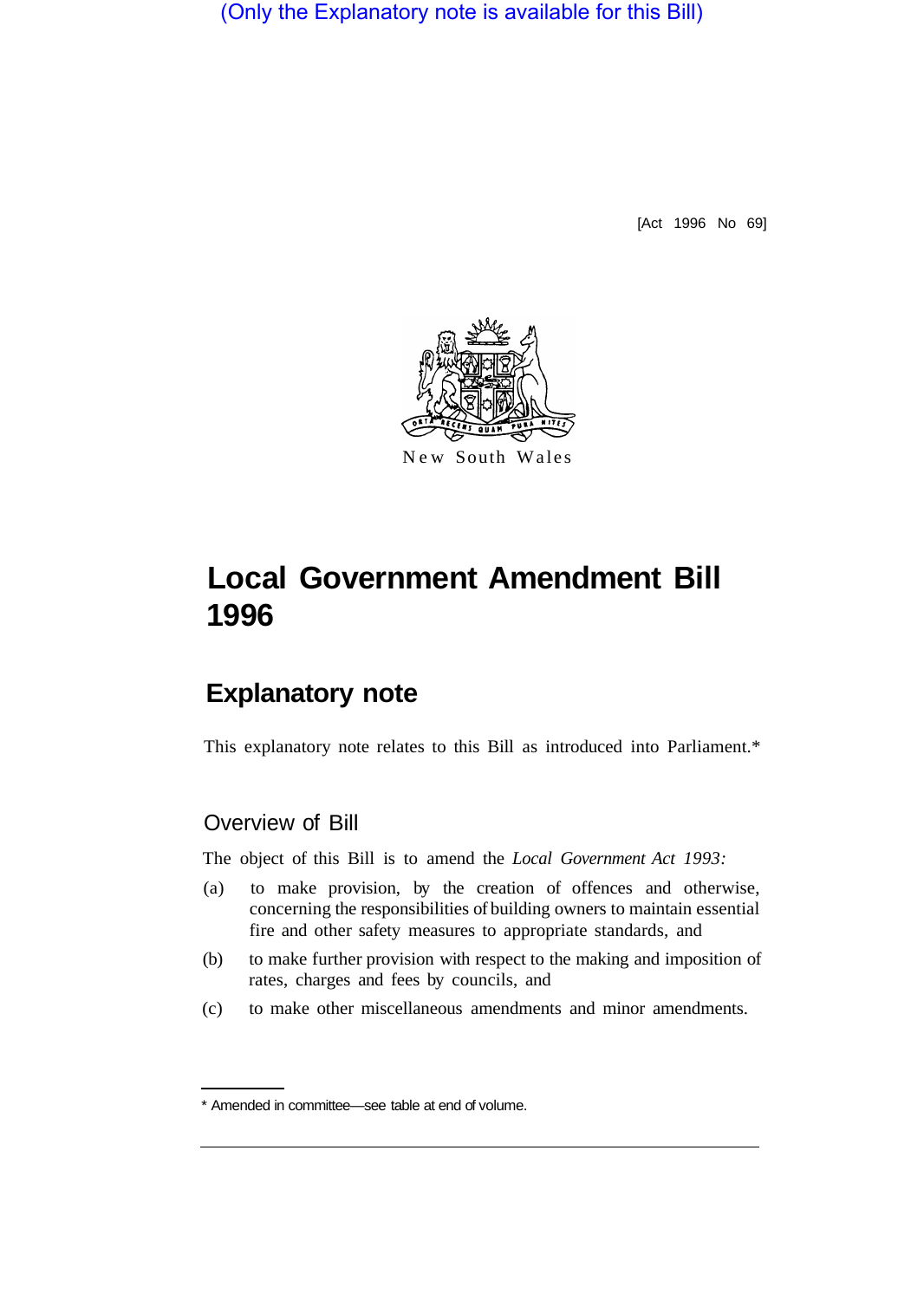Explanatory note

## Outline of provisions

**Clause 1** sets out the name (also called the short title) of the proposed Act.

**Clause 2** provides for the commencement of the proposed Act.

**Clause 3** gives effect to the Schedules of amendments to the *Local Government Act 1993.* 

#### **Schedule 1 Amendments relating to fire safety**

**Schedule 1 [2]** inserts proposed sections 6538 and 653B into the Act to enhance its fire and other safety measures. The proposed sections support a scheme for periodic certification that appropriate standards are being maintained. Much of the detail of the scheme is to be left to the regulations.

Proposed section 653A makes it an offence for owners of buildings subject to fire safety requirements to fail to maintain essential fire or other safety measures to the standards Prescribed by the regulations. **Schedule 1 [8]**  inserts a definition of *essential fire or other safety measures* into the Dictionary for the Act, defining those measures to be the measures prescribed by the regulations. They are proposed to be an extension of the definition of *essential service* in clause 4 of the *Local Government (Approvals) Regulation 1993.* 

Proposed section 653B makes it an offence for owners of buildings subject to fire safety requirements to fail to comply with certification procedures to be prescribed by the regulations concerning the maintenance of essential fire or other safety measures.

**Schedule l [l]** prevents a council from charging a fee for the lodgement or processing of a fire safety maintenance certificate.

**Schedule 1 [5]** makes it an offence for a person, in complying with the fire safety requirements of the Act and regulations, to make a statement that the person knows is false or misleading in a material particular.

**Schedule 1 [6]** inserts proposed section 691A into the Act, which will prevent proceedings for an offence against proposed sections 653A and 653B being brought against the Crown in respect of certain buildings unless the Minister gives consent after having consulted with the Minister administering the *Crown Lands Act 1989.* 

**Schedule 1 [7]** enhances the regulation-making powers under the Act for the purposes of the scheme.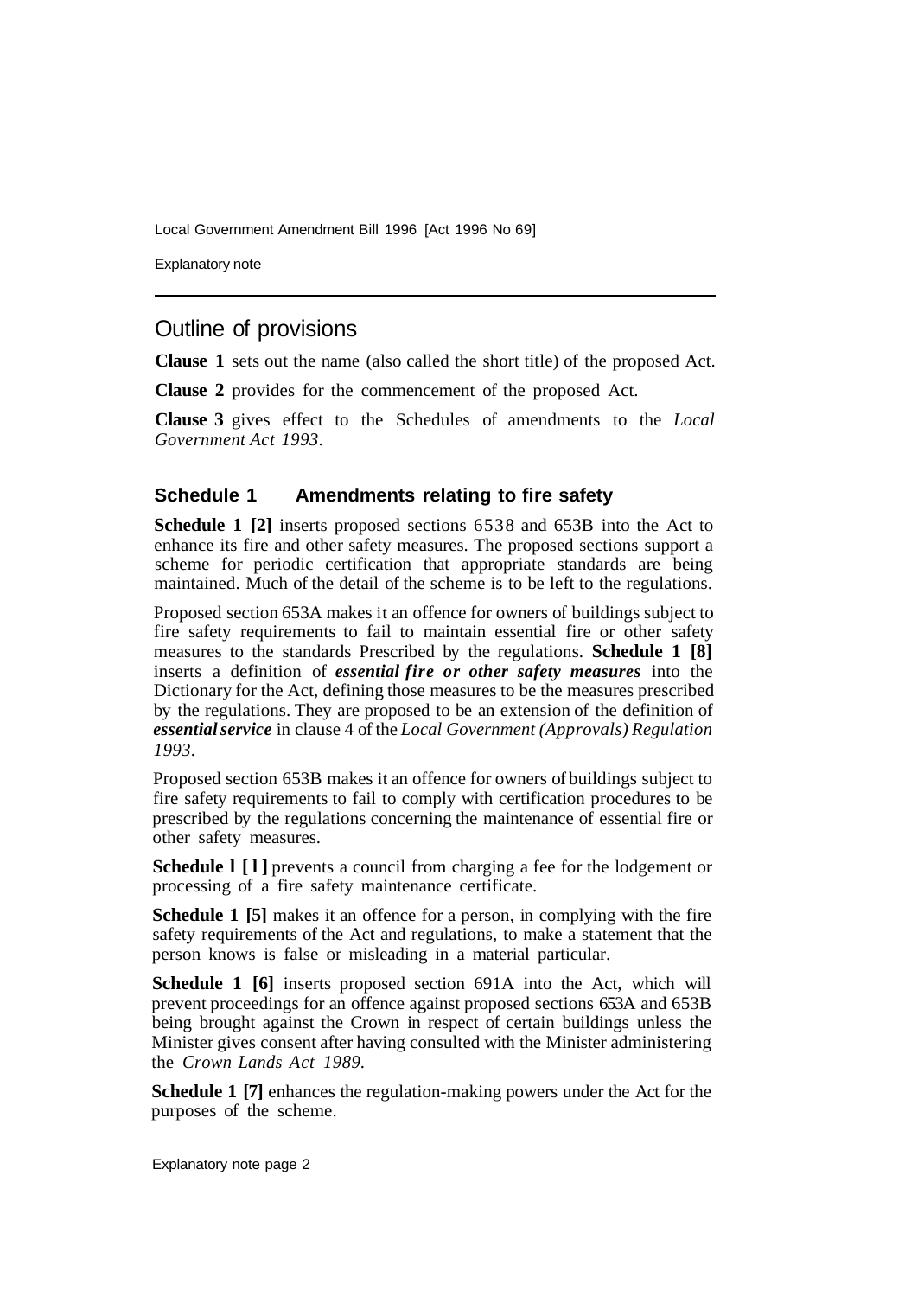Explanatory note

**Schedule 1 [3] and [4] make amendments concerning the operation and** obstruction of doors relating to fire exits.

#### **Schedule 2 Amendments relating to rates, charges and fees**

**Schedule 2 [l], [9]** and **[10]** prevent a council from specifying a minimum amount of an ordinary rate that consists of a base amount to which an ad valorem amount is added.

**Schedule 2 [2]** makes a minor amendment to clarify the circumstances in which an annual charge may be levied by a council.

**Schedule 2 [3] clarifies the services provided by a council for which it may** make a charge according to actual use.

**Schedule 2** [4] makes a minor amendment to clarify the way in which vacant land is to be categorised for rating purposes.

**Schedule 2 [5], [11], [13]** and **[14]** remove differences between charges and special rates so as to prevent the inequitable treatment of ratepayers according to the option chosen by a council for raising revenue.

**Schedule 2 [5]** inserts Part 3A (Charges) into Chapter 15 of the Act containing proposed sections 53 1A and 531B.

Proposed section 531A (like section 527 relating to rates) requires a council to make an appropriate adjustment of charges paid or payable following a change in the category of land if the category determines the level of charge.

Proposed section 531B (like section 548A relating to rates) enables a council to aggregate two or more separate parcels of land and levy one charge on the aggregated parcel.

**Schedule 2 [11],** by amending section 565 relating to rates, extends the section to include charges so that a council may waive the whole or part of a charge for one or more years if the person subject to the charge pays, or enters into an agreement to pay, a lump sum towards the capital cost of the services for which the charge is levied.

**Schedule 2 [13],** by amending section 572 relating to rates, extends the section to provide that the amount of a charge is to be proportionate to the portion of the year for which the land to which it relates is rateable.

**Schedule 2 [14],** by amending section 574 relating to rates, extends the section to confer a right of appeal to the Land and Environment Court against the levying of a charge.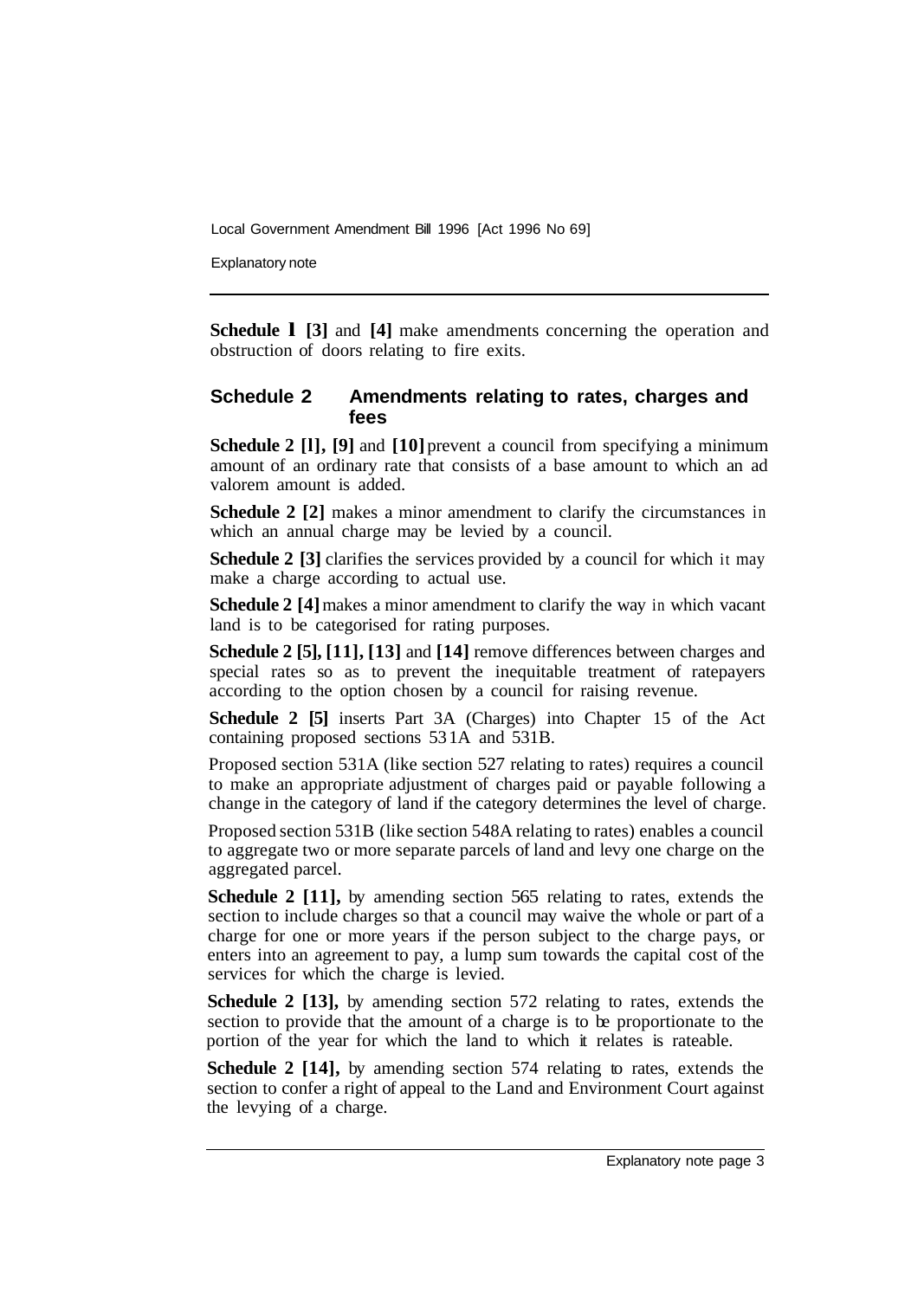Explanatory note

**Schedule 2 [6], [7]** and **[8]** make it clear that the parts of a building under company title that are not used as dwellings may be rated.

**Schedule 2** [12] adds to the circumstances in which a council may write off accrued interest on rates and charges the circumstance of a person who is unable to pay the rates or charges when due for reasons beyond the person's control

**Schedule 2 [15]** and **[16]** clarify the circumstances in which a council may charge a fee for inspecting premises for the purpose of determining whether an approval granted in respect of the premises has been complied with.

**Schedule 2 [17], [18]** and **[19]** make it clear that the annual financial imposition on structures under, over or upon public places is a fee and not a charge.

#### **Schedule 3 Miscellaneous amendments**

**Schedule 3** [1] adds a requirement to a council's charter to promote and to provide and plan for the needs of children.

**Schedule 3 [2]** and **[3]** apply provisions in Division 2 of Part 3 of Chapter 6 of the Act to councils that are water supply authorities under the *Water Supply Authorities Act 1987* to facilitate the construction and handing-over of certain water supply and sewerage works and the vesting of land and works.

**Schedule 3 [4]** prevents a person who determined an application for an approval on behalf of a council from deciding whether or not the determination should be reviewed.

**Schedule 3 [5], [6]** and **[14]** confer a right of appeal against a failure or refusal to extend or renew an approval.

**Schedule 3 [7]** and **[8]** extend the power of a council to order the demolition of a building, or to order that a building erected without the council's approval be brought into compliance with the relevant standards under the Act, to buildings for which the requisite approval should have been obtained under the former *Local Government Act 1919.* 

**Schedule 3 [9]** extends the power of a council to order that the flow of water across land be controlled so as to prevent damage to other land if the water flow damages or is likely to damage a building on the land or other land.

**Schedule 3 [10]** confers power on a council to order the owner or occupier of a building to cease the use of the building if the building is being used contrary to its classification under the Act or the *Local Government Act 1919*  and is a threat to life, public health or public safety.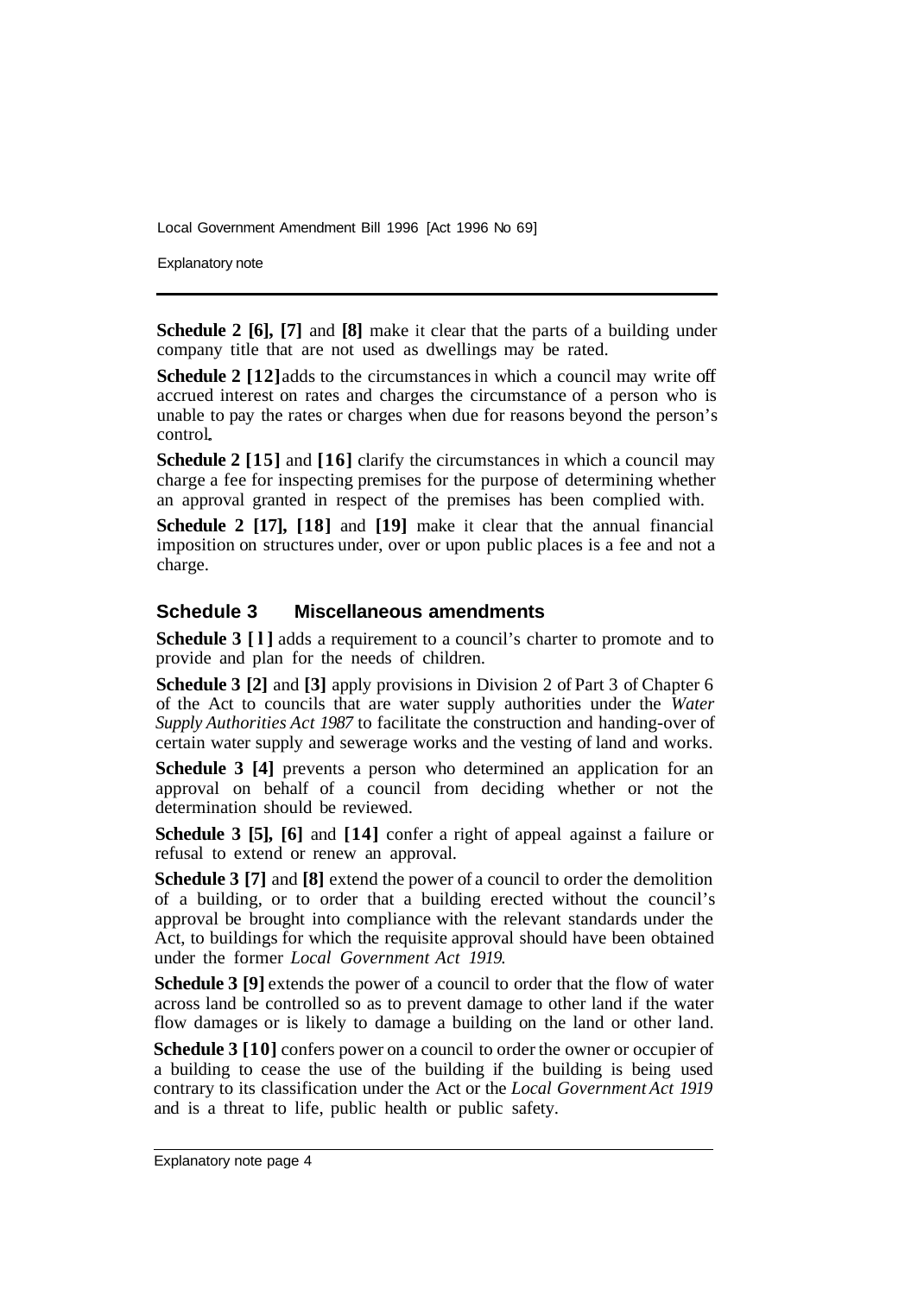Explanatory note

**Schedule 3 [11]–[13]** make it clear that an order given to direct the way in which an earlier order is to be complied with is not a separate order but forms part of the earlier order. **Schedule 3 [15]** confers an additional right of appeal that may be exercised within 28 days after service of the later directing order, irrespective of whether an appeal was lodged against the earlier order.

**Schedule 3 [16]** enables a council to acquire land by compulsory process for re-sale without first obtaining the approval of the owner of the land if the owner cannot, after diligent inquiry, be identified and at least 6 months elapses since the inquiry was made. Diligent inquiry includes the giving of notice to Aboriginal Land Councils.

**Schedule 3 [17]** places a limit of 6 months from the date of an offence within which summary proceedings for the offence before the Land and Environment Court are to be commenced. This limit does not apply to proceedings concerning building work.

**Schedule 3 [18]–[20]** amend savings and transitional provisions enacted on the repeal of the *Local Government Act 1919.* 

**Schedule 3 [18]** extends the savings of approvals given under the former Act to include approvals lawfully given by persons other than councils and **Schedule 3 [19]** enables approvals given under the former Act that have been saved to be extended or renewed under the *Local Government Act 1993.*  **Schedule 3 [20]** provides that an approval of unspecified duration as a place of public entertainment under the former Act that was in force immediately before the repeal of the former Act continues in force and may be revoked or modified as if it were an approval under the *Local Government Act 1993.*  These three amendments are expressed to take effect as from 1 July 1993, the date of repeal of the former Act.

#### **Schedule 4 Minor amendments**

**Schedule 4 [l]** corrects a wrong cross-reference.

**Schedule 4 [2]** inserts proposed sections 123A and 123B into the Act. Proposed section 123A enables the Director-General of the Department of Local Government to extend or renew an accreditation granted for a component, process, design or temporary structure relating to an activity which is subject to the approval of a council. Proposed section 123B extends the regulation-making powers under the Act to enable the submission with an application for accreditation of an accreditation, assessment or appraisal by a person other than the Director-General and to enable the recognition of accreditations granted by other persons.